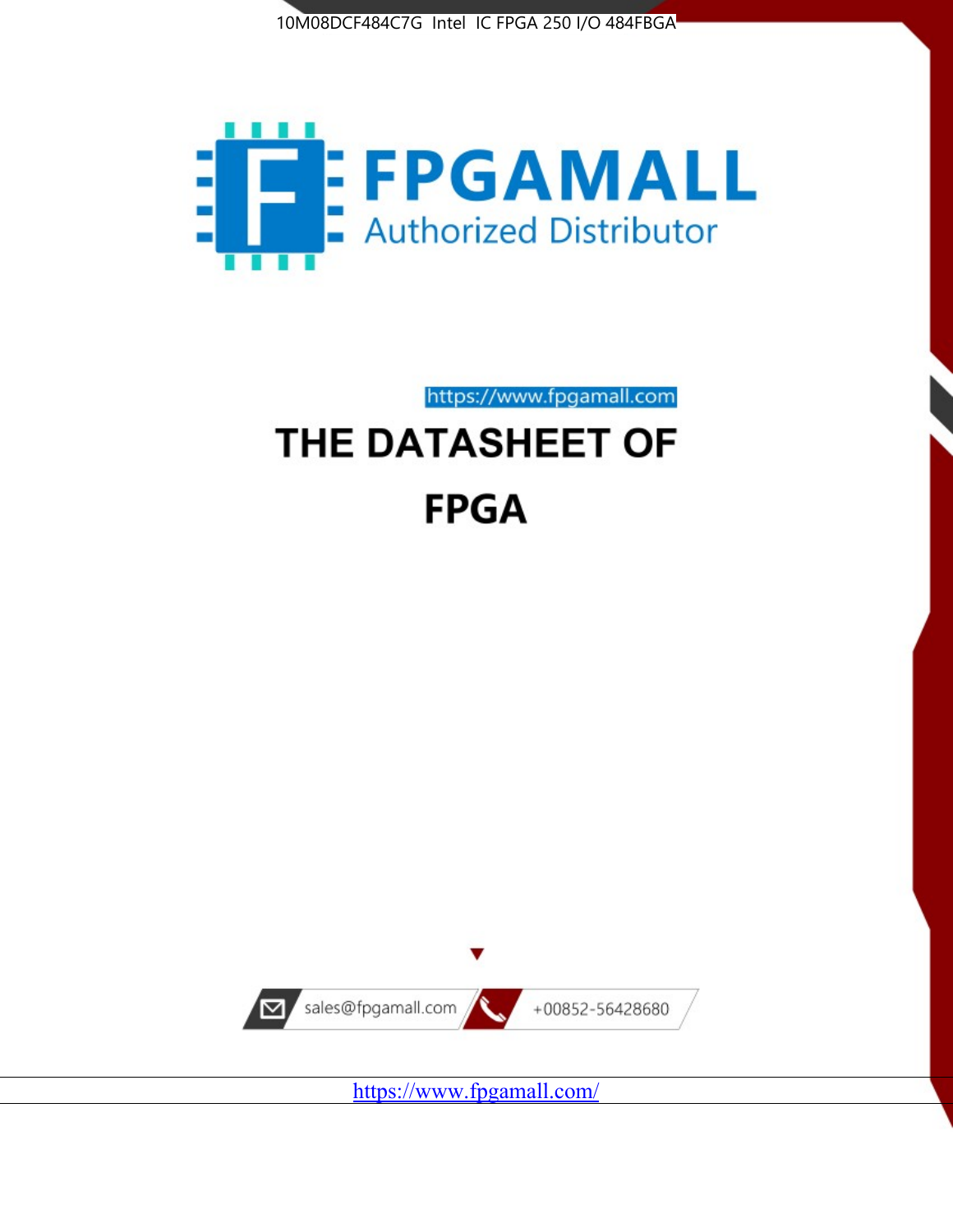10M08DCF484C7G Intel IC FPGA 250 I/O 484FBGA



# **Intel® MAX® 10 FPGA Device Overview**



**M10-OVERVIEW | 2017.12.15** Latest document on the web: **[PDF](https://www.altera.com/en_US/pdfs/literature/hb/max-10/m10_overview.pdf)** | **[HTML](https://www.altera.com/documentation/myt1396938463674.html)**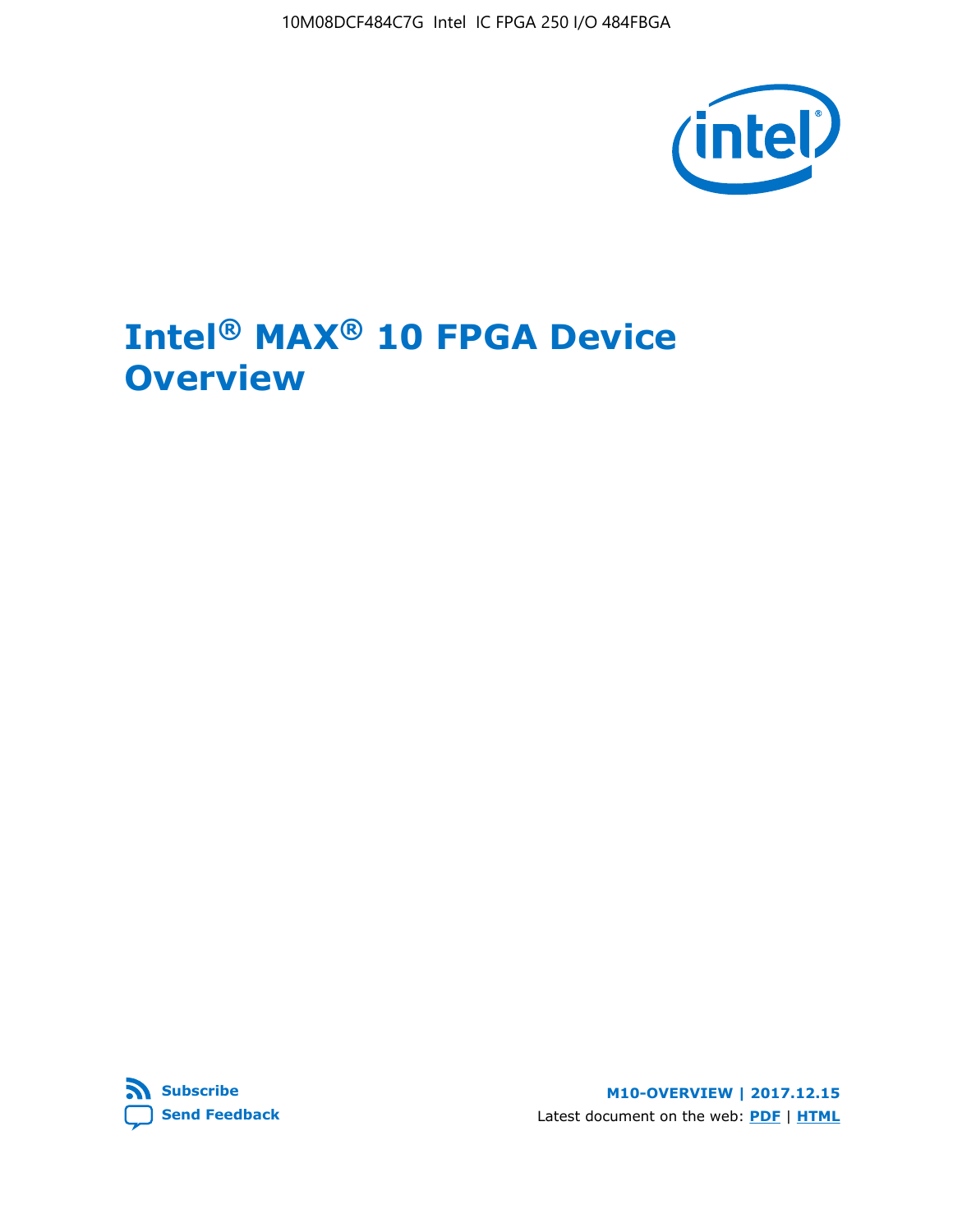

# **Contents**

| Intel® MAX® 10 FPGA Device Overview……………………………………………………………………………3  |  |
|--------------------------------------------------------------------|--|
|                                                                    |  |
|                                                                    |  |
|                                                                    |  |
|                                                                    |  |
|                                                                    |  |
|                                                                    |  |
|                                                                    |  |
|                                                                    |  |
|                                                                    |  |
|                                                                    |  |
|                                                                    |  |
|                                                                    |  |
|                                                                    |  |
|                                                                    |  |
|                                                                    |  |
|                                                                    |  |
|                                                                    |  |
|                                                                    |  |
|                                                                    |  |
| Document Revision History for Intel MAX 10 FPGA Device Overview 13 |  |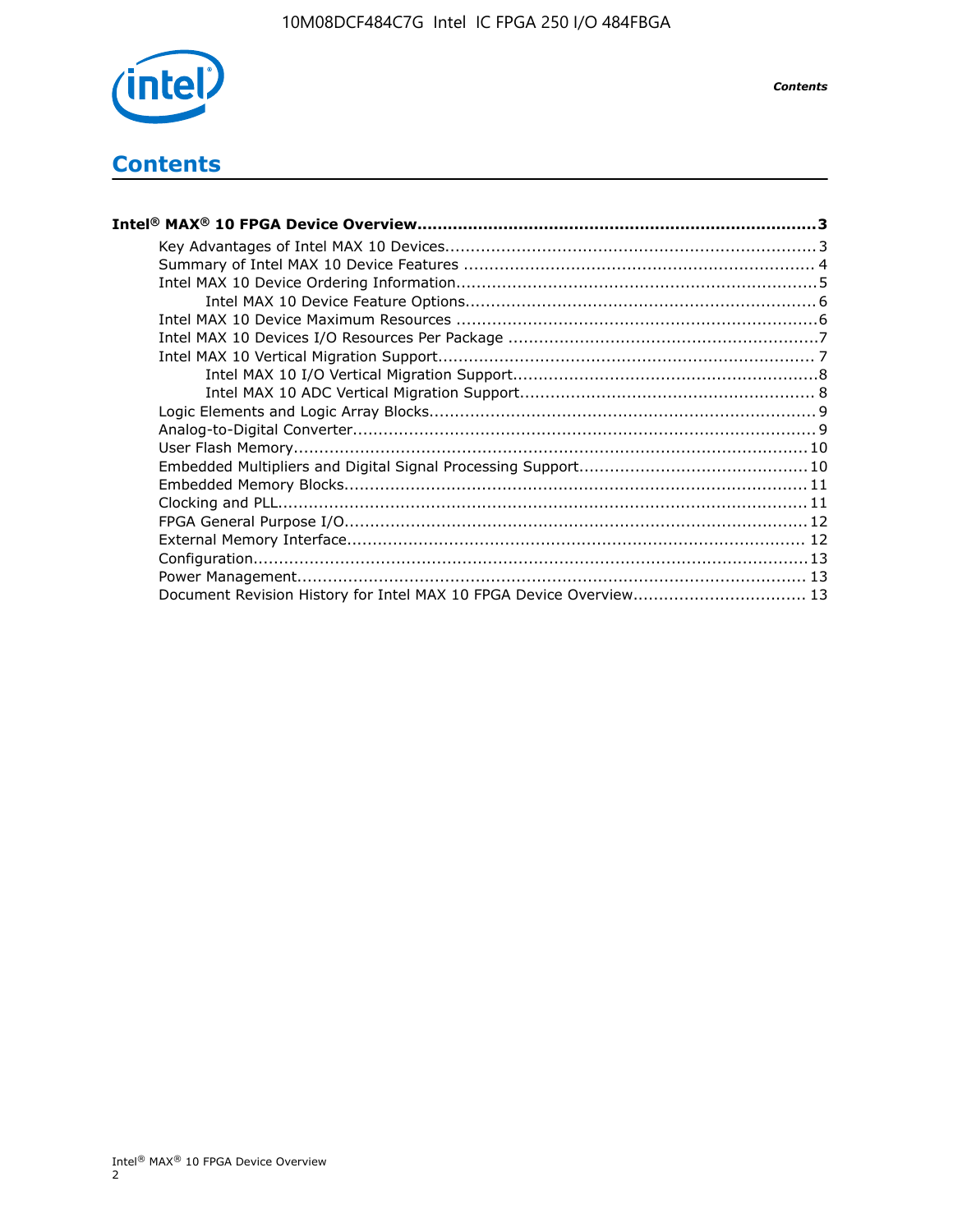

# **Intel® MAX® 10 FPGA Device Overview**

Intel® MAX® 10 devices are single-chip, non-volatile low-cost programmable logic devices (PLDs) to integrate the optimal set of system components.

The highlights of the Intel MAX 10 devices include:

- Internally stored dual configuration flash
- User flash memory
- Instant on support
- Integrated analog-to-digital converters (ADCs)
- Single-chip Nios II soft core processor support

Intel MAX 10 devices are the ideal solution for system management, I/O expansion, communication control planes, industrial, automotive, and consumer applications.

#### **Related Links**

[Intel MAX 10 FPGA Device Datasheet](https://www.altera.com/documentation/mcn1397700832153.html#mcn1397643748870)

## **Key Advantages of Intel MAX 10 Devices**

#### **Table 1. Key Advantages of Intel MAX 10 Devices**

| <b>Advantage</b>               | <b>Supporting Feature</b>                                                                                                                                                                                  |
|--------------------------------|------------------------------------------------------------------------------------------------------------------------------------------------------------------------------------------------------------|
| Simple and fast configuration  | Secure on-die flash memory enables device configuration in less than 10 ms                                                                                                                                 |
| Flexibility and integration    | Single device integrating PLD logic, RAM, flash memory, digital signal<br>processing (DSP), ADC, phase-locked loop (PLL), and I/Os<br>Small packages available from 3 mm $\times$ 3 mm                     |
| Low power                      | Sleep mode—significant standby power reduction and resumption in less than<br>$1 \text{ ms}$<br>Longer battery life-resumption from full power-off in less than 10 ms                                      |
| 20-year-estimated life cycle   | Built on TSMC's 55 nm embedded flash process technology                                                                                                                                                    |
| High productivity design tools | Intel Quartus <sup>®</sup> Prime Lite edition (no cost license)<br>Platform Designer (Standard) system integration tool<br>DSP Builder for Intel FPGAs<br>Nios <sup>®</sup> II Embedded Design Suite (EDS) |

Intel Corporation. All rights reserved. Intel, the Intel logo, Altera, Arria, Cyclone, Enpirion, MAX, Nios, Quartus and Stratix words and logos are trademarks of Intel Corporation or its subsidiaries in the U.S. and/or other countries. Intel warrants performance of its FPGA and semiconductor products to current specifications in accordance with Intel's standard warranty, but reserves the right to make changes to any products and services at any time without notice. Intel assumes no responsibility or liability arising out of the application or use of any information, product, or service described herein except as expressly agreed to in writing by Intel. Intel customers are advised to obtain the latest version of device specifications before relying on any published information and before placing orders for products or services. \*Other names and brands may be claimed as the property of others.

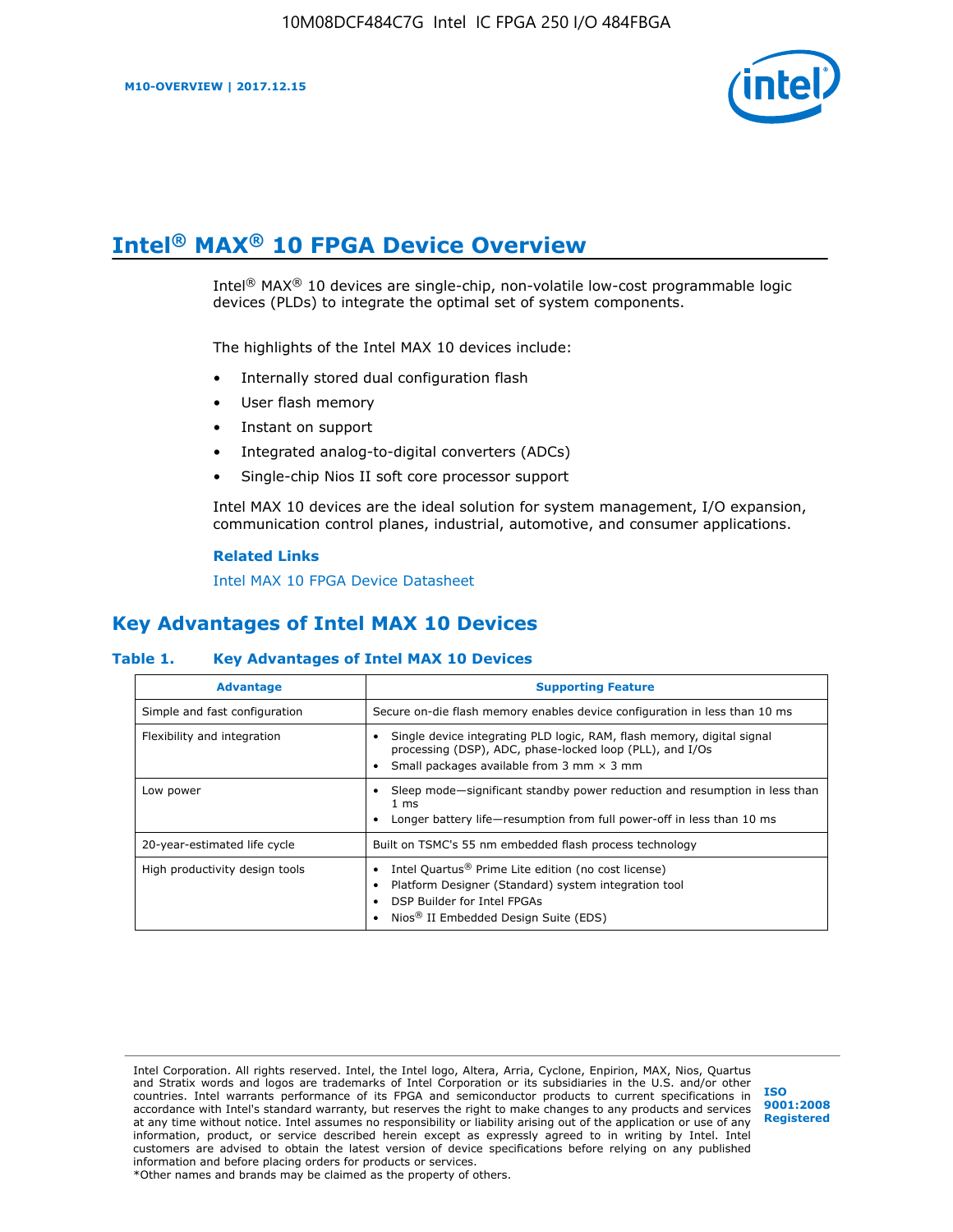

## **Summary of Intel MAX 10 Device Features**

#### **Table 2. Summary of Features for Intel MAX 10 Devices**

| <b>Feature</b>                       | <b>Description</b>                                                                                                                                                                                                                                                                                         |
|--------------------------------------|------------------------------------------------------------------------------------------------------------------------------------------------------------------------------------------------------------------------------------------------------------------------------------------------------------|
| Technology                           | 55 nm TSMC Embedded Flash (Flash + SRAM) process technology                                                                                                                                                                                                                                                |
| Packaging                            | Low cost, small form factor packages-support multiple packaging<br>technologies and pin pitches<br>Multiple device densities with compatible package footprints for seamless<br>migration between different device densities<br>RoHS6-compliant                                                            |
| Core architecture                    | 4-input look-up table (LUT) and single register logic element (LE)<br>$\bullet$<br>LEs arranged in logic array block (LAB)<br>$\bullet$<br>Embedded RAM and user flash memory<br>$\bullet$<br>Clocks and PLLs<br>$\bullet$<br>Embedded multiplier blocks<br>$\bullet$<br>General purpose I/Os<br>$\bullet$ |
| Internal memory blocks               | M9K-9 kilobits (Kb) memory blocks<br>$\bullet$<br>Cascadable blocks to create RAM, dual port, and FIFO functions<br>$\bullet$                                                                                                                                                                              |
| User flash memory (UFM)              | User accessible non-volatile storage<br>$\bullet$<br>High speed operating frequency<br>$\bullet$<br>Large memory size<br>High data retention<br>$\bullet$<br>Multiple interface option                                                                                                                     |
| Embedded multiplier blocks           | One $18 \times 18$ or two 9 $\times$ 9 multiplier modes<br>$\bullet$<br>Cascadable blocks enabling creation of filters, arithmetic functions, and image<br>processing pipelines                                                                                                                            |
| <b>ADC</b>                           | 12-bit successive approximation register (SAR) type<br>$\bullet$<br>Up to 17 analog inputs<br>$\bullet$<br>Cumulative speed up to 1 million samples per second (MSPS)<br>Integrated temperature sensing capability<br>$\bullet$                                                                            |
| Clock networks                       | Global clocks support<br>$\bullet$<br>High speed frequency in clock network                                                                                                                                                                                                                                |
| Internal oscillator                  | Built-in internal ring oscillator                                                                                                                                                                                                                                                                          |
| PLLs                                 | • Analog-based<br>Low jitter<br>$\bullet$<br>High precision clock synthesis<br>$\bullet$<br>Clock delay compensation<br>$\bullet$<br>Zero delay buffering<br>$\bullet$<br>Multiple output taps<br>$\bullet$                                                                                                |
| General-purpose I/Os (GPIOs)         | • Multiple I/O standards support<br>On-chip termination (OCT)<br>$\bullet$<br>Up to 830 megabits per second (Mbps) LVDS receiver, 800 Mbps LVDS<br>transmitter                                                                                                                                             |
| External memory interface (EMIF) (1) | Supports up to 600 Mbps external memory interfaces:<br>continued                                                                                                                                                                                                                                           |

<sup>(1)</sup> EMIF is only supported in selected Intel MAX 10 device density and package combinations. Refer to the *External Memory Interface User Guide* for more information.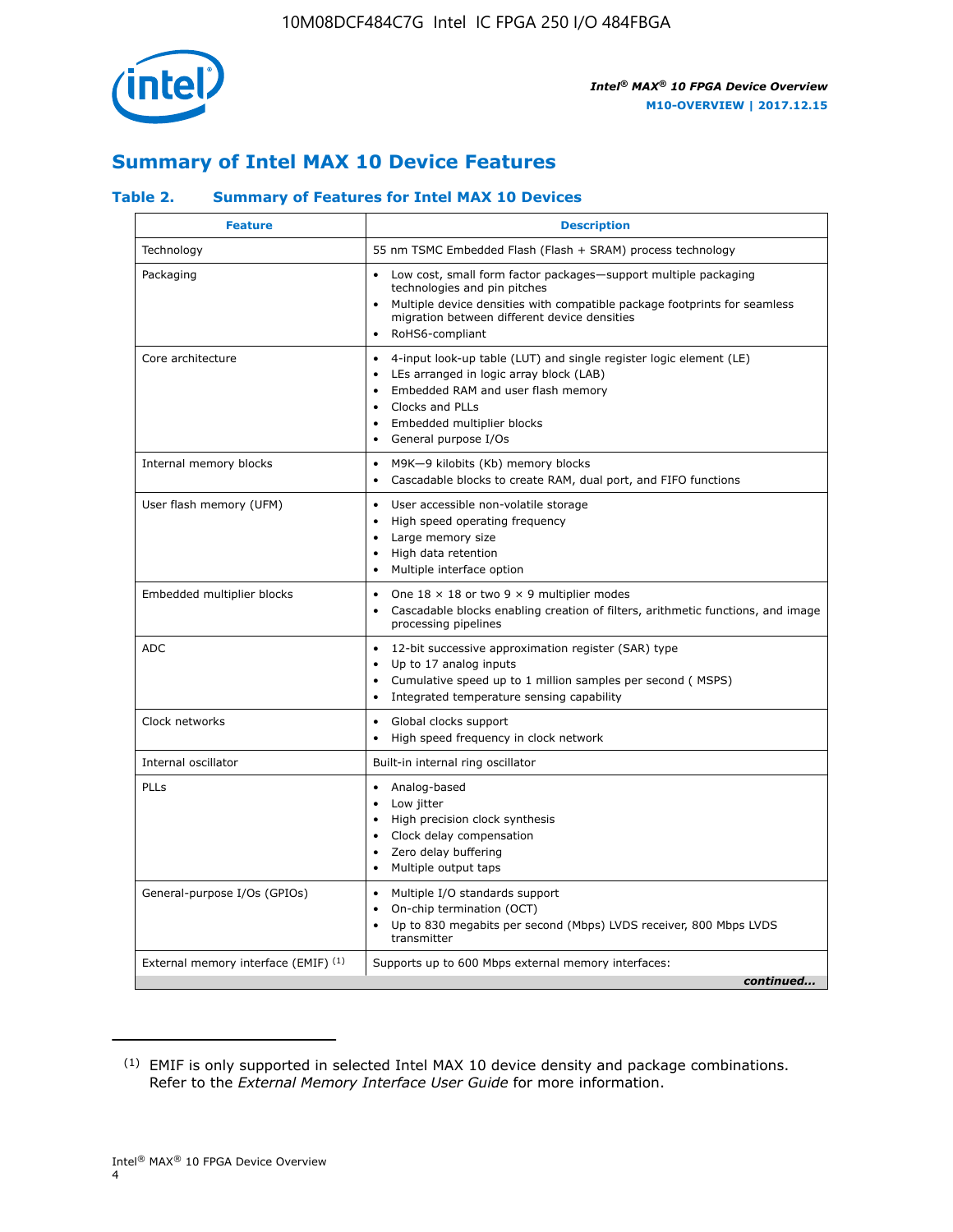

| <b>Feature</b>                | <b>Description</b>                                                                                                                                                                                                                                                                                                                                                                                                            |  |  |  |
|-------------------------------|-------------------------------------------------------------------------------------------------------------------------------------------------------------------------------------------------------------------------------------------------------------------------------------------------------------------------------------------------------------------------------------------------------------------------------|--|--|--|
|                               | DDR3, DDR3L, DDR2, LPDDR2 (on 10M16, 10M25, 10M40, and 10M50.)<br>SRAM (Hardware support only)<br><i>Note:</i> For 600 Mbps performance, -6 device speed grade is required.<br>Performance varies according to device grade (commercial, industrial, or<br>automotive) and device speed grade (-6 or -7). Refer to the Intel MAX<br>10 FPGA Device Datasheet or External Memory Interface Spec Estimator<br>for more details. |  |  |  |
| Configuration                 | Internal configuration<br>JTAG<br>٠<br>Advanced Encryption Standard (AES) 128-bit encryption and compression<br>options<br>Flash memory data retention of 20 years at 85 $^{\circ}$ C                                                                                                                                                                                                                                         |  |  |  |
| Flexible power supply schemes | Single- and dual-supply device options<br>Dynamically controlled input buffer power down<br>Sleep mode for dynamic power reduction                                                                                                                                                                                                                                                                                            |  |  |  |

## **Intel MAX 10 Device Ordering Information**

#### **Figure 1. Sample Ordering Code and Available Options for Intel MAX 10 Devices**



*Note:* The –I6 and –A6 speed grades of the Intel MAX 10 FPGA devices are not available by default in the Intel Quartus Prime software. Contact your local Intel sales representatives for support.

#### **Related Links**

#### [Intel FPGA Product Selector](http://www.altera.com/products/selector/psg-selector.html)

Provides the latest information about Intel FPGAs.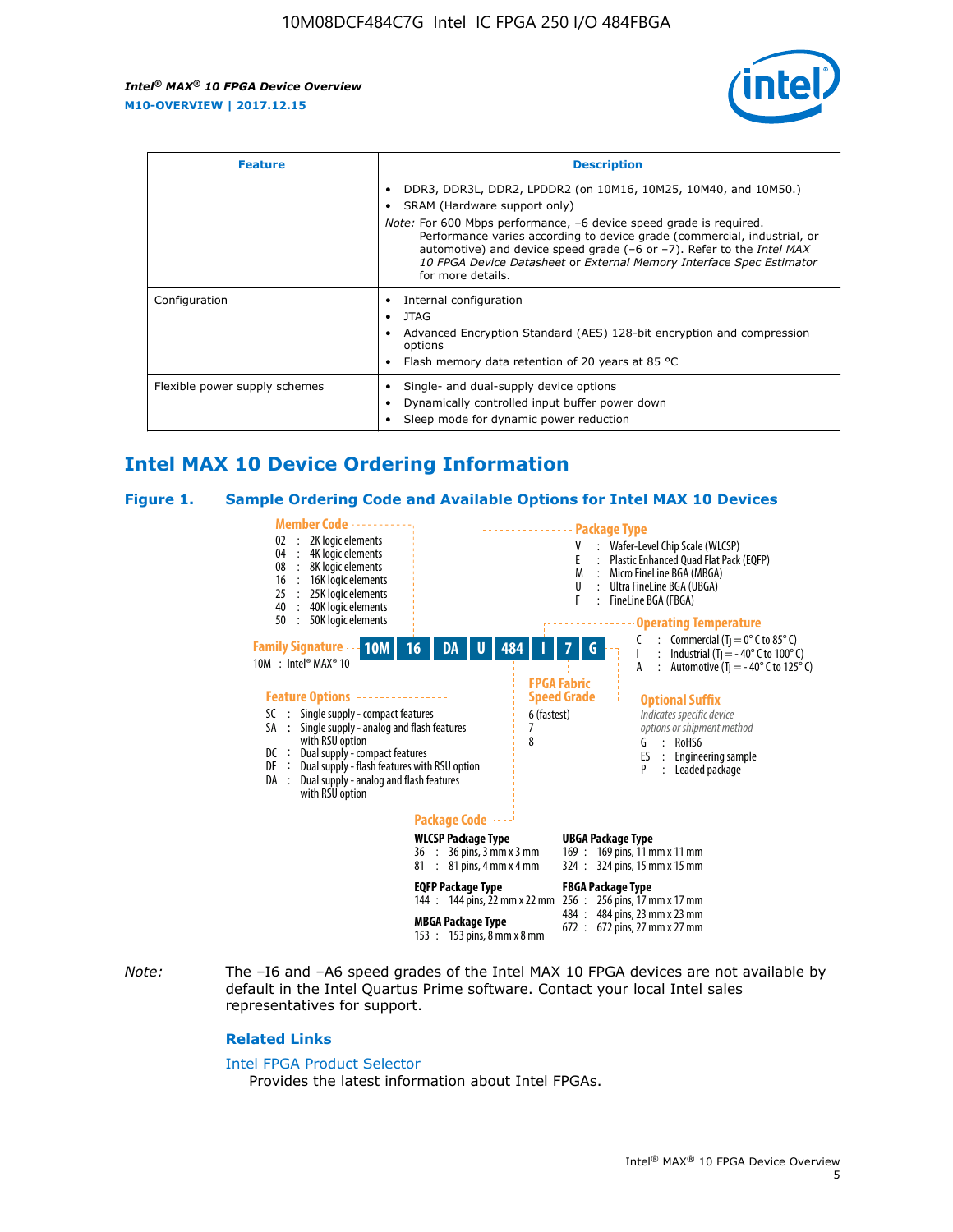

## **Intel MAX 10 Device Feature Options**

#### **Table 3. Feature Options for Intel MAX 10 Devices**

| <b>Option</b> | <b>Feature</b>                                                                                                                                                                          |
|---------------|-----------------------------------------------------------------------------------------------------------------------------------------------------------------------------------------|
| Compact       | Devices with core architecture featuring single configuration image with self-configuration capability                                                                                  |
| Flash         | Devices with core architecture featuring:<br>Dual configuration image with self-configuration capability<br>Remote system upgrade capability<br>Memory initialization                   |
| Analog        | Devices with core architecture featuring:<br>Dual configuration image with self-configuration capability<br>Remote system upgrade capability<br>Memory initialization<br>Integrated ADC |

## **Intel MAX 10 Device Maximum Resources**

#### **Table 4. Maximum Resource Counts for Intel MAX 10 Devices**

|                           | <b>Resource</b>              | <b>Device</b>  |              |              |                |                |                |                |
|---------------------------|------------------------------|----------------|--------------|--------------|----------------|----------------|----------------|----------------|
|                           |                              | <b>10M02</b>   | <b>10M04</b> | <b>10M08</b> | <b>10M16</b>   | <b>10M25</b>   | <b>10M40</b>   | <b>10M50</b>   |
|                           | Logic Elements (LE) (K)      | 2              | 4            | 8            | 16             | 25             | 40             | 50             |
| M9K Memory (Kb)           |                              | 108            | 189          | 378          | 549            | 675            | 1,260          | 1,638          |
|                           | User Flash Memory (Kb) (2)   | 96             | 1,248        | 1,376        | 2,368          | 3,200          | 5,888          | 5,888          |
| $18 \times 18$ Multiplier |                              | 16             | 20           | 24           | 45             | 55             | 125            | 144            |
| <b>PLL</b>                |                              | $\overline{2}$ | 2            | 2            | 4              | $\overline{4}$ | 4              | $\overline{4}$ |
| GPIO                      |                              | 246            | 246          | 250          | 320            | 360            | 500            | 500            |
| <b>LVDS</b>               | Dedicated<br>Transmitter     | 15             | 15           | 15           | 22             | 24             | 30             | 30             |
|                           | Emulated<br>Transmitter      | 114            | 114          | 116          | 151            | 171            | 241            | 241            |
|                           | Dedicated Receiver           | 114            | 114          | 116          | 151            | 171            | 241            | 241            |
|                           | Internal Configuration Image | $\mathbf{1}$   | 2            | 2            | $\overline{2}$ | 2              | $\overline{2}$ | $\overline{2}$ |
| <b>ADC</b>                |                              |                | 1            | 1            | 1              | 2              | 2              | $\overline{2}$ |

<sup>(2)</sup> The maximum possible value including user flash memory and configuration flash memory. For more information, refer to [Intel MAX 10 User Flash Memory User Guide](https://www.altera.com/documentation/vgo1395753117436.html#vgo1395811844282).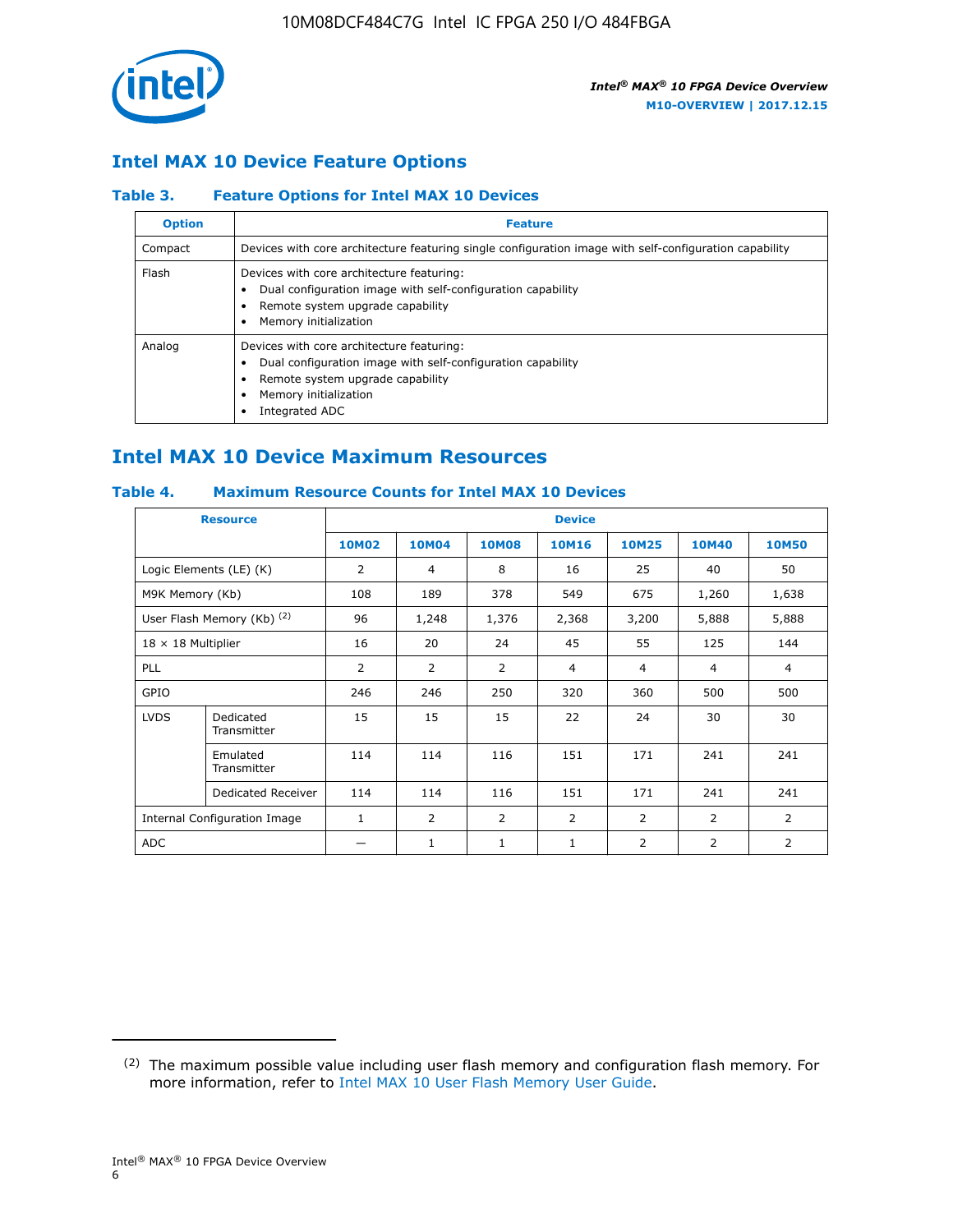

## **Intel MAX 10 Devices I/O Resources Per Package**

#### **Table 5. Package Plan for Intel MAX 10 Single Power Supply Devices**

| <b>Device</b> |                   | <b>Package</b>                     |                      |                             |                                      |  |  |  |
|---------------|-------------------|------------------------------------|----------------------|-----------------------------|--------------------------------------|--|--|--|
|               | <b>Type</b>       | M153<br>153-pin MBGA               | U169<br>169-pin UBGA | <b>U324</b><br>324-pin UBGA | E144<br>144-pin EQFP                 |  |  |  |
|               | <b>Size</b>       | $8 \text{ mm} \times 8 \text{ mm}$ | 11 mm $\times$ 11 mm | 15 mm $\times$ 15 mm        | $22 \text{ mm} \times 22 \text{ mm}$ |  |  |  |
|               | <b>Ball Pitch</b> | $0.5$ mm                           | $0.8$ mm             | $0.8$ mm                    | $0.5$ mm                             |  |  |  |
| 10M02         |                   | 112                                | 130                  | 246                         | 101                                  |  |  |  |
| 10M04         |                   | 112                                | 130                  | 246                         | 101                                  |  |  |  |
| 10M08         |                   | 112<br>130                         |                      | 246                         | 101                                  |  |  |  |
| 10M16         |                   |                                    | 130                  | 246                         | 101                                  |  |  |  |
| 10M25         |                   |                                    |                      |                             | 101                                  |  |  |  |
| 10M40         |                   | –                                  |                      |                             | 101                                  |  |  |  |
| 10M50         |                   |                                    |                      |                             | 101                                  |  |  |  |

#### **Table 6. Package Plan for Intel MAX 10 Dual Power Supply Devices**

| <b>Device</b> |                   | <b>Package</b> |                                            |                                                                    |                         |                           |                             |  |  |
|---------------|-------------------|----------------|--------------------------------------------|--------------------------------------------------------------------|-------------------------|---------------------------|-----------------------------|--|--|
|               | <b>Type</b>       | <b>V36</b>     | <b>V81</b>                                 | <b>U324</b><br>36-pin WLCSP 81-pin WLCSP 324-pin UBGA 256-pin FBGA | <b>F256</b>             | F484<br>484-pin FBGA      | <b>F672</b><br>672-pin FBGA |  |  |
|               | <b>Size</b>       |                | $3$ mm $\times$ 3 mm $ 4$ mm $\times$ 4 mm | $15$ mm $\times$ 15<br>mm                                          | 17 mm $\times$ 17<br>mm | $23$ mm $\times$ 23<br>mm | $27$ mm $\times$ 27<br>mm   |  |  |
|               | <b>Ball Pitch</b> | $0.4$ mm       | $0.4$ mm                                   | $0.8$ mm                                                           | 1.0 <sub>mm</sub>       | 1.0 <sub>mm</sub>         | 1.0 <sub>mm</sub>           |  |  |
| 10M02         |                   | 27             |                                            | 160                                                                |                         |                           |                             |  |  |
| 10M04         |                   |                |                                            | 246                                                                | 178                     |                           |                             |  |  |
| 10M08         |                   |                | 56                                         | 246                                                                | 178                     | 250                       |                             |  |  |
| 10M16         |                   |                |                                            | 246                                                                | 178                     | 320                       |                             |  |  |
| 10M25         |                   |                |                                            |                                                                    | 178                     | 360                       |                             |  |  |
| 10M40         |                   |                |                                            |                                                                    | 178                     | 360                       | 500                         |  |  |
| 10M50         |                   |                |                                            |                                                                    | 178                     | 360                       | 500                         |  |  |

#### **Related Links**

- [Intel MAX 10 General Purpose I/O User Guide](https://www.altera.com/documentation/sam1393999966669.html#sam1394000084476)
- [Intel MAX 10 High-Speed LVDS I/O User Guide](https://www.altera.com/documentation/sam1394433606063.html#sam1394433911642)

## **Intel MAX 10 Vertical Migration Support**

Vertical migration supports the migration of your design to other Intel MAX 10 devices of different densities in the same package with similar I/O and ADC resources.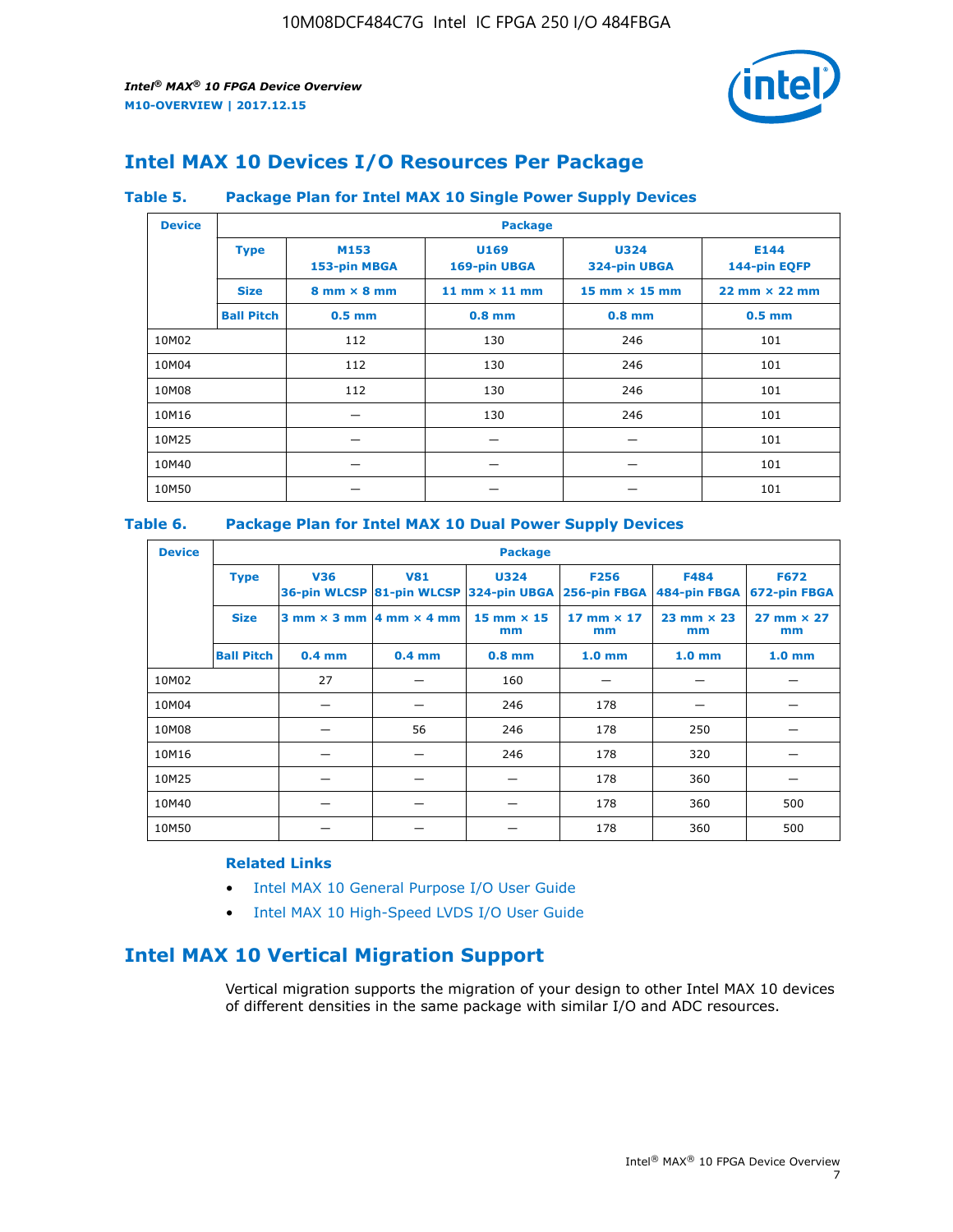

## **Intel MAX 10 I/O Vertical Migration Support**

#### **Figure 2. Migration Capability Across Intel MAX 10 Devices**

- The arrows indicate the migration paths. The devices included in each vertical migration path are shaded. Non-migratable devices are omitted. Some packages have several migration paths. Devices with lesser I/O resources in the same path have lighter shades.
- To achieve the full I/O migration across product lines in the same migration path, restrict I/Os usage to match the product line with the lowest I/O count.

|               | <b>Package</b>                   |            |      |      |             |                  |                                    |      |      |
|---------------|----------------------------------|------------|------|------|-------------|------------------|------------------------------------|------|------|
| <b>Device</b> | <b>V36</b>                       | <b>V81</b> | M153 | U169 | <b>U324</b> | F <sub>256</sub> | E144                               | F484 | F672 |
| 10M02         |                                  |            |      |      | 7           |                  |                                    |      |      |
| 10M04         |                                  |            |      |      |             |                  |                                    |      |      |
| 10M08         |                                  |            |      |      |             |                  |                                    |      |      |
| 10M16         |                                  |            |      |      |             |                  |                                    |      |      |
| 10M25         |                                  |            |      |      |             |                  |                                    |      |      |
| 10M40         |                                  |            |      |      |             |                  |                                    |      |      |
| 10M50         |                                  |            |      |      |             |                  |                                    |      |      |
|               | <b>Dual Power Supply Devices</b> |            |      |      |             |                  | <b>Single Power Supply Devices</b> |      |      |

*Note:* To verify the pin migration compatibility, use the Pin Migration View window in the Intel Quartus Prime software Pin Planner.

### **Intel MAX 10 ADC Vertical Migration Support**

#### **Figure 3. ADC Vertical Migration Across Intel MAX 10 Devices**

The arrows indicate the ADC migration paths. The devices included in each vertical migration path are shaded.

|                                                                                                                                                                                                                         | Package |      |      |                  |      |      |      |  |
|-------------------------------------------------------------------------------------------------------------------------------------------------------------------------------------------------------------------------|---------|------|------|------------------|------|------|------|--|
| <b>Device</b>                                                                                                                                                                                                           | M153    | U169 | U324 | F <sub>256</sub> | E144 | F484 | F672 |  |
| 10M04                                                                                                                                                                                                                   |         |      |      |                  |      |      |      |  |
| 10M08                                                                                                                                                                                                                   |         |      |      |                  |      |      |      |  |
| 10M16                                                                                                                                                                                                                   |         |      |      |                  |      |      |      |  |
| 10M25                                                                                                                                                                                                                   |         |      |      |                  |      |      |      |  |
| 10M40                                                                                                                                                                                                                   |         |      |      |                  |      |      |      |  |
| 10M50                                                                                                                                                                                                                   |         |      |      |                  |      |      |      |  |
| Dual ADC Device: Each ADC (ADC1 and ADC2) supports 1 dedicated analog input pin and 8 dual function pins.<br><b>Single ADC Device:</b> Single ADC that supports 1 dedicated analog input pin and 16 dual function pins. |         |      |      |                  |      |      |      |  |

**Single ADC Device:** Single ADC that supports 1 dedicated analog input pin and 8 dual function pins.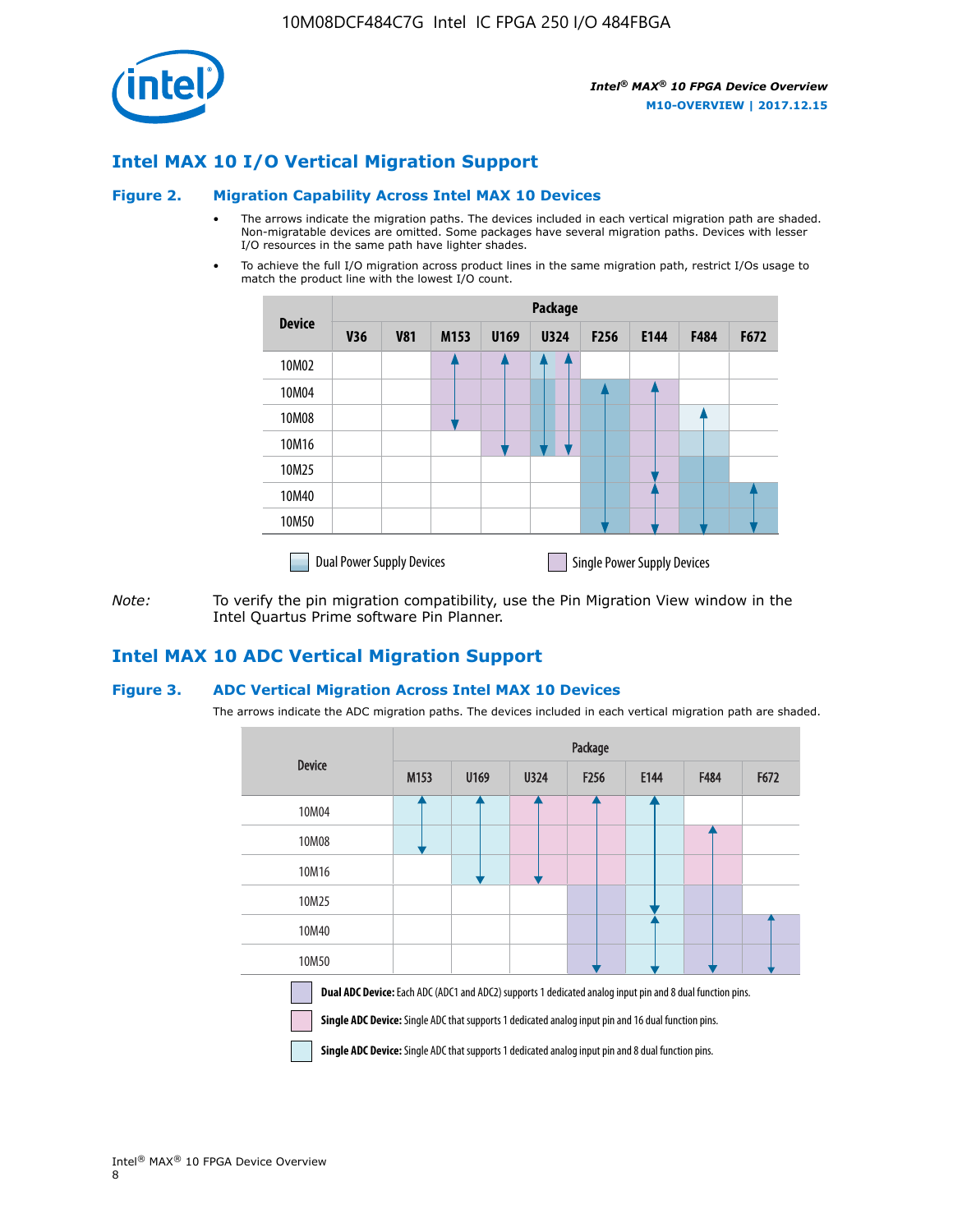

#### **Table 7. Pin Migration Conditions for ADC Migration**

| <b>Source</b>     | <b>Target</b>     | <b>Migratable Pins</b>                                                                                            |
|-------------------|-------------------|-------------------------------------------------------------------------------------------------------------------|
| Single ADC device | Single ADC device | You can migrate all ADC input pins                                                                                |
| Dual ADC device   | Dual ADC device   |                                                                                                                   |
| Single ADC device | Dual ADC device   | One dedicated analog input pin.                                                                                   |
| Dual ADC device   | Single ADC device | Eight dual function pins from the ADC1 block of the<br>٠<br>source device to the ADC1 block of the target device. |

## **Logic Elements and Logic Array Blocks**

The LAB consists of 16 logic elements (LE) and a LAB-wide control block. An LE is the smallest unit of logic in the Intel MAX 10 device architecture. Each LE has four inputs, a four-input look-up table (LUT), a register, and output logic. The four-input LUT is a function generator that can implement any function with four variables.

#### **Figure 4. Intel MAX 10 Device Family LEs**



## **Analog-to-Digital Converter**

Intel MAX 10 devices feature up to two ADCs. You can use the ADCs to monitor many different signals, including on-chip temperature.

#### **Table 8. ADC Features**

| <b>Feature</b>             | <b>Description</b>                                                                                                                                                                                  |
|----------------------------|-----------------------------------------------------------------------------------------------------------------------------------------------------------------------------------------------------|
| 12-bit resolution          | Translates analog signal to digital data for information processing, computing,<br>data transmission, and control systems<br>Provides a 12-bit digital representation of the observed analog signal |
| Up to 1 MSPS sampling rate | Monitors single-ended external inputs with a cumulative sampling rate of 25<br>kilosamples per second to 1 MSPS in normal mode                                                                      |
|                            |                                                                                                                                                                                                     |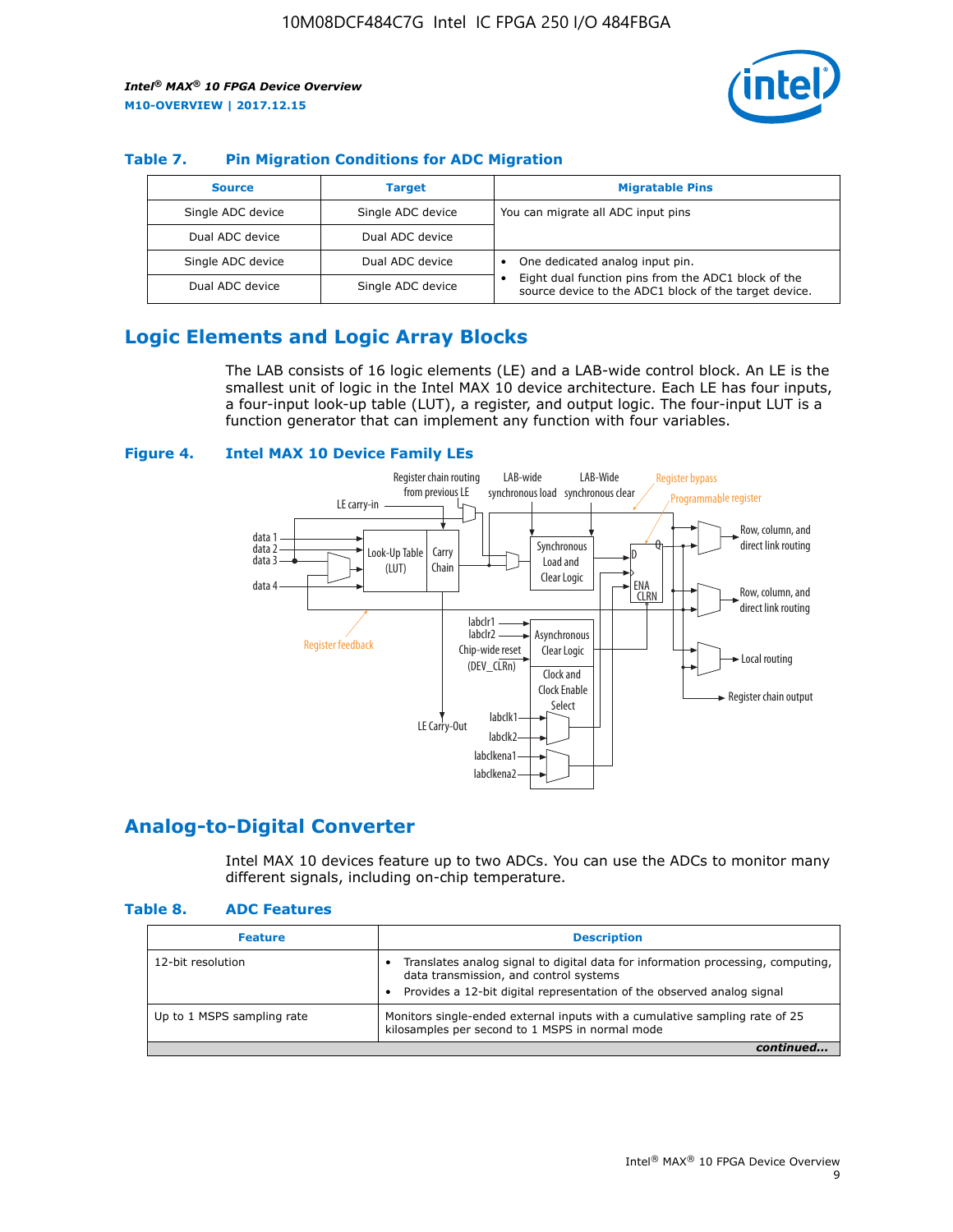

| <b>Feature</b>                                                  | <b>Description</b>                                                                                                                         |
|-----------------------------------------------------------------|--------------------------------------------------------------------------------------------------------------------------------------------|
| Up to 17 single-ended external inputs<br>for single ADC devices | One dedicated analog and 16 dual function input pins                                                                                       |
| Up to 18 single-ended external inputs<br>for dual ADC devices   | One dedicated analog and eight dual-function input pins in each ADC block<br>٠<br>Simultaneous measurement capability for dual ADC devices |
| On-chip temperature sensor                                      | Monitors external temperature data input with a sampling rate of up to 50<br>kilosamples per second                                        |

## **User Flash Memory**

The user flash memory (UFM) block in Intel MAX 10 devices stores non-volatile information.

UFM provides an ideal storage solution that you can access using Avalon Memory-Mapped (Avalon-MM) slave interface protocol.

#### **Table 9. UFM Features**

| <b>Features</b>     | <b>Capacity</b>                                                             |
|---------------------|-----------------------------------------------------------------------------|
| Endurance           | Counts to at least 10,000 program/erase cycles                              |
| Data retention      | 20 years at 85 $^{\circ}$ C<br>٠<br>10 years at 100 °C<br>$\bullet$         |
| Operating frequency | Maximum 116 MHz for parallel interface and 7.25 MHz for<br>serial interface |
| Data length         | Stores data up to 32 bits length in parallel                                |

## **Embedded Multipliers and Digital Signal Processing Support**

Intel MAX 10 devices support up to 144 embedded multiplier blocks. Each block supports one individual  $18 \times 18$ -bit multiplier or two individual  $9 \times 9$ -bit multipliers.

With the combination of on-chip resources and external interfaces in Intel MAX 10 devices, you can build DSP systems with high performance, low system cost, and low power consumption.

You can use the Intel MAX 10 device on its own or as a DSP device co-processor to improve price-to-performance ratios of DSP systems.

You can control the operation of the embedded multiplier blocks using the following options:

- Parameterize the relevant IP cores with the Intel Quartus Prime parameter editor
- Infer the multipliers directly with VHDL or Verilog HDL

System design features provided for Intel MAX 10 devices: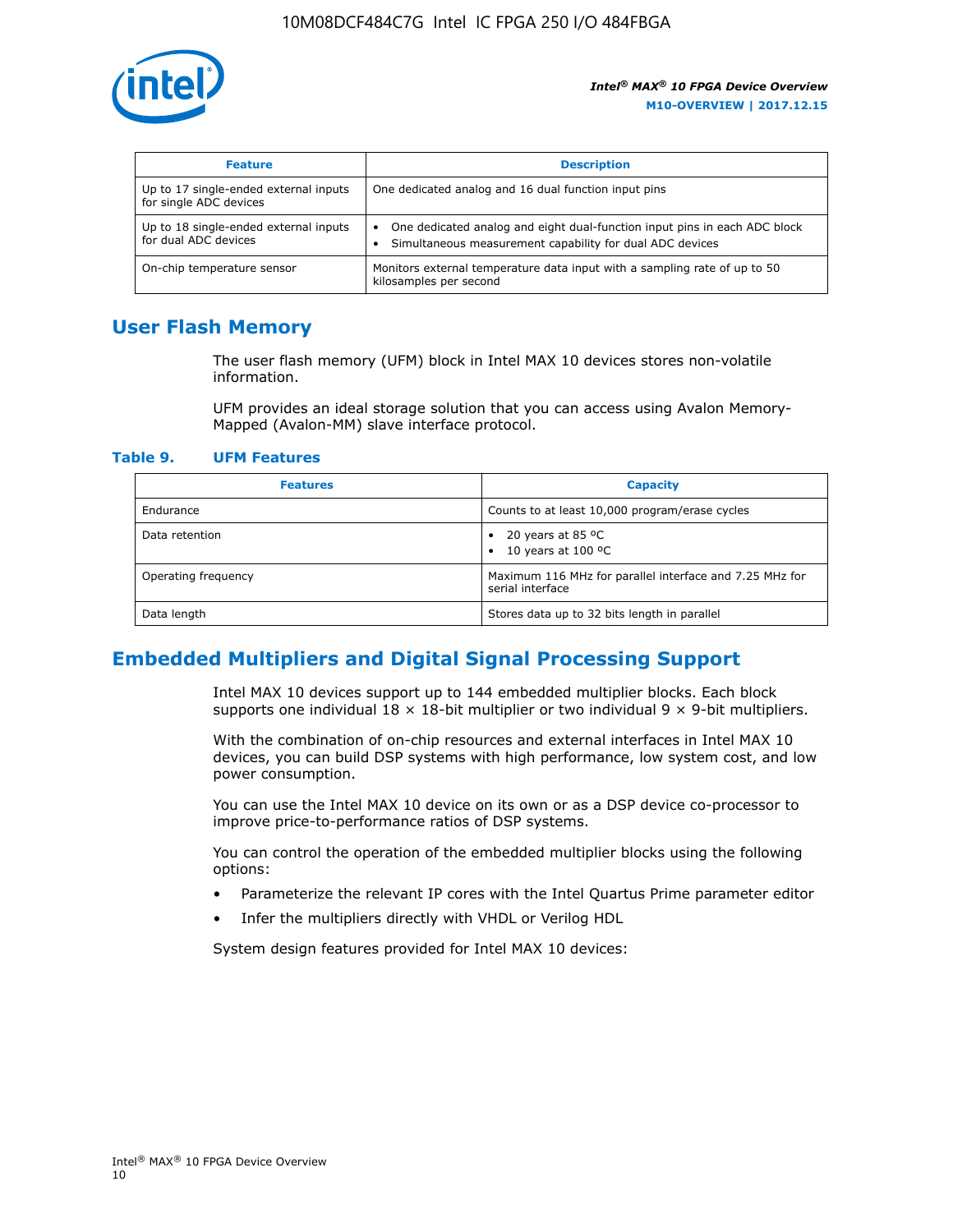

- DSP IP cores:
	- Common DSP processing functions such as finite impulse response (FIR), fast Fourier transform (FFT), and numerically controlled oscillator (NCO) functions
	- Suites of common video and image processing functions
- Complete reference designs for end-market applications
- DSP Builder for Intel FPGAs interface tool between the Intel Quartus Prime software and the MathWorks Simulink and MATLAB design environments
- DSP development kits

### **Embedded Memory Blocks**

The embedded memory structure consists of M9K memory blocks columns. Each M9K memory block of a Intel MAX 10 device provides 9 Kb of on-chip memory capable of operating at up to 284 MHz. The embedded memory structure consists of M9K memory blocks columns. Each M9K memory block of a Intel MAX 10 device provides 9 Kb of on-chip memory. You can cascade the memory blocks to form wider or deeper logic structures.

You can configure the M9K memory blocks as RAM, FIFO buffers, or ROM.

The Intel MAX 10 device memory blocks are optimized for applications such as high throughput packet processing, embedded processor program, and embedded data storage.

| <b>Operation Modes</b> | <b>Port Widths</b>                                                                       |
|------------------------|------------------------------------------------------------------------------------------|
| Single port            | $x1, x2, x4, x8, x9, x16, x18, x32, and x36$                                             |
| Simple dual port       | $x1, x2, x4, x8, x9, x16, x18, x32, and x36$                                             |
| True dual port         | $\times$ 1, $\times$ 2, $\times$ 4, $\times$ 8, $\times$ 9, $\times$ 16, and $\times$ 18 |

#### **Table 10. M9K Operation Modes and Port Widths**

## **Clocking and PLL**

Intel MAX 10 devices offer the following resources: global clock (GCLK) networks and phase-locked loops (PLLs) with a 116-MHz built-in oscillator.

Intel MAX 10 devices support up to 20 global clock (GCLK) networks with operating frequency up to 450 MHz. The GCLK networks have high drive strength and low skew.

The PLLs provide robust clock management and synthesis for device clock management, external system clock management, and I/O interface clocking. The high precision and low jitter PLLs offers the following features:

- Reduction in the number of oscillators required on the board
- Reduction in the device clock pins through multiple clock frequency synthesis from a single reference clock source
- Frequency synthesis
- On-chip clock de-skew
- Jitter attenuation
- Dynamic phase-shift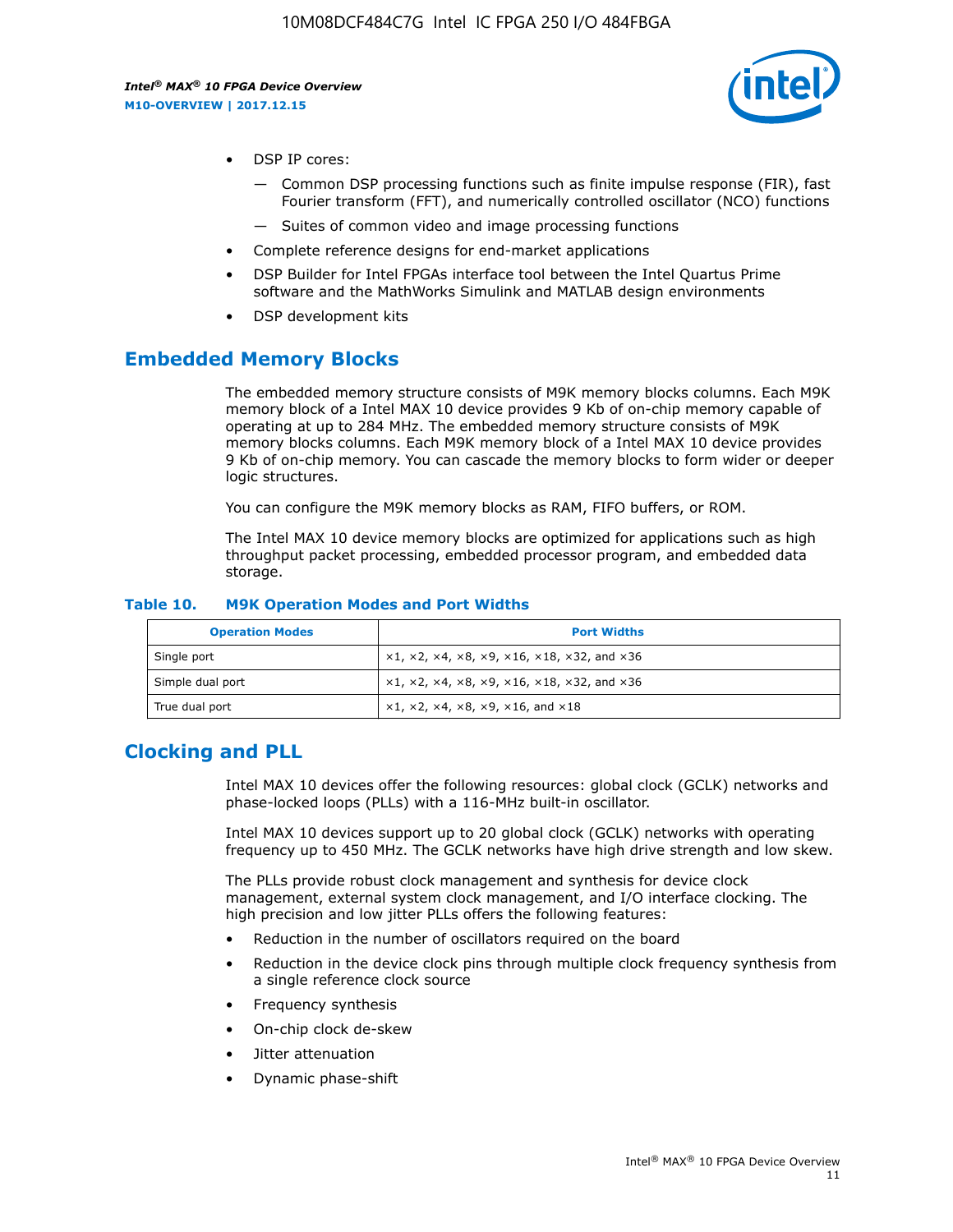

- Zero delay buffer
- Counter reconfiguration
- Bandwidth reconfiguration
- Programmable output duty cycle
- PLL cascading
- Reference clock switchover
- Driving of the ADC block

## **FPGA General Purpose I/O**

The Intel MAX 10 I/O buffers support a range of programmable features.

These features increase the flexibility of I/O utilization and provide an alternative to reduce the usage of external discrete components such as a pull-up resistor and a PCI clamp diode.

## **External Memory Interface**

Dual-supply Intel MAX 10 devices feature external memory interfaces solution that uses the I/O elements on the right side of the devices together with the UniPHY IP.

With this solution, you can create external memory interfaces to 16-bit SDRAM components with error correction coding (ECC).

*Note:* The external memory interface feature is available only for dual-supply Intel MAX 10 devices.

#### **Table 11. External Memory Interface Performance**

| <b>External Memory</b><br>Interface <sup>(3)</sup> | <b>I/O Standard</b> | <b>Maximum Width</b> | <b>Maximum Frequency (MHz)</b> |
|----------------------------------------------------|---------------------|----------------------|--------------------------------|
| <b>DDR3 SDRAM</b>                                  | SSTL-15             | 16 bit $+8$ bit ECC  | 303                            |
| <b>DDR3L SDRAM</b>                                 | SSTL-135            | 16 bit $+8$ bit ECC  | 303                            |
| <b>DDR2 SDRAM</b>                                  | SSTL-18             | 16 bit $+8$ bit ECC  | 200                            |
| LPDDR2 SDRAM                                       | $H SUL-12$          | 16 bit without ECC   | $200^{(4)}$                    |

#### **Related Links**

[External Memory Interface Spec Estimator](http://www.altera.com/technology/memory/estimator/mem-emif-index.html)

Provides a parametric tool that allows you to find and compare the performance of the supported external memory interfaces in Intel FPGAs.

 $(3)$  The device hardware supports SRAM. Use your own design to interface with SRAM devices.

 $(4)$  To achieve the specified performance, constrain the memory device I/O and core power supply variation to within ±3%. By default, the frequency is 167 MHz.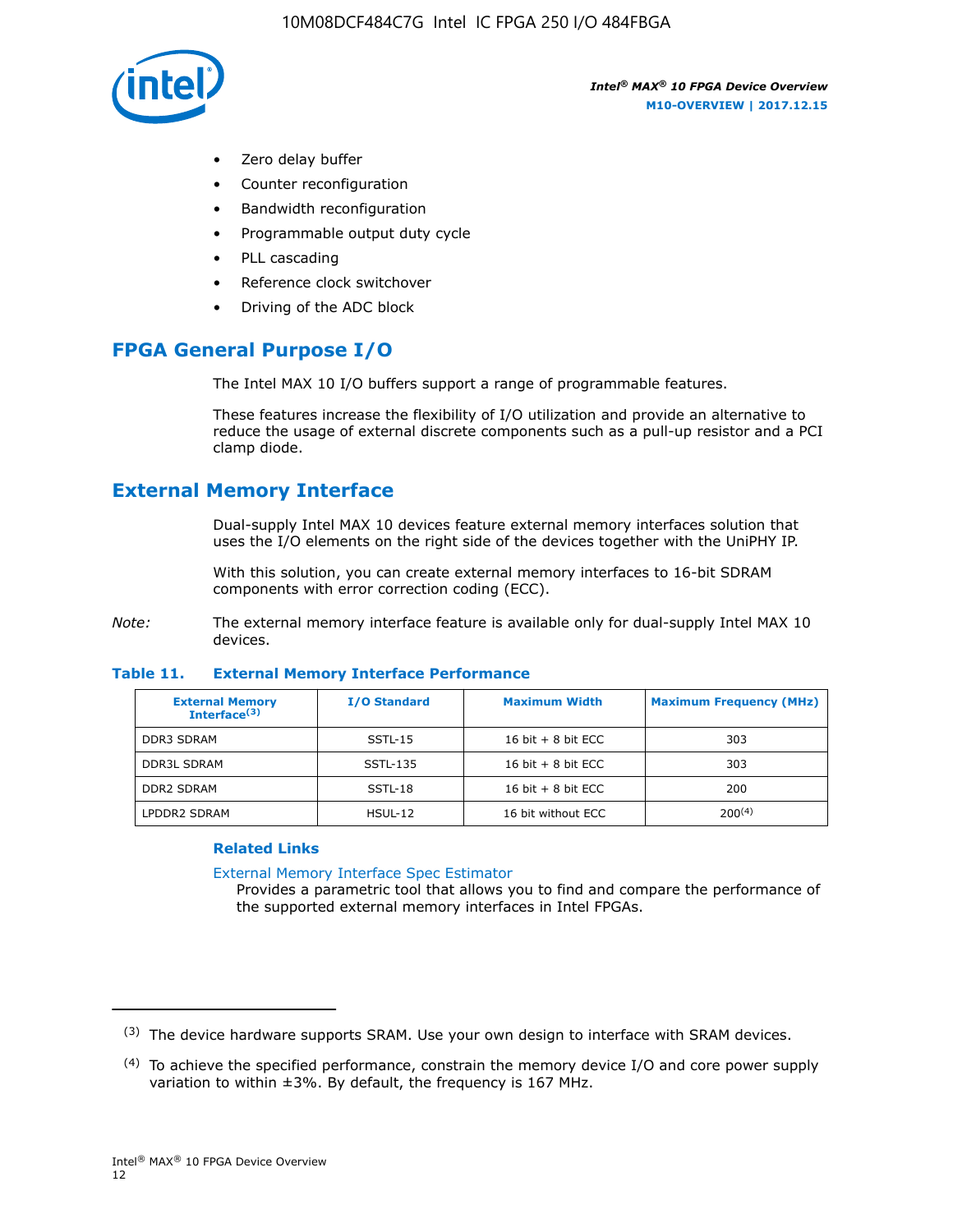

## **Configuration**

#### **Table 12. Configuration Features**

| <b>Feature</b>                    | <b>Description</b>                                                                                                                                                                       |
|-----------------------------------|------------------------------------------------------------------------------------------------------------------------------------------------------------------------------------------|
| Dual configuration                | Stores two configuration images in the configuration flash memory (CFM)<br>Selects the first configuration image to load using the CONFIG SEL pin                                        |
| Design security                   | Supports 128-bit key with non-volatile key programming<br>Limits access of the JTAG instruction during power-up in the JTAG secure mode<br>Unique device ID for each Intel MAX 10 device |
| <b>SEU Mitigation</b>             | Auto-detects cyclic redundancy check (CRC) errors during configuration<br>Provides optional CRC error detection and identification in user mode                                          |
| Dual-purpose configuration<br>pin | Functions as configuration pins prior to user mode<br>Provides options to be used as configuration pin or user I/O pin in user mode                                                      |
| Configuration data<br>compression | Decompresses the compressed configuration bitstream data in real-time during<br>configuration<br>Reduces the size of configuration image stored in the CFM                               |
| Instant-on                        | Provides the fastest power-up mode for Intel MAX 10 devices.                                                                                                                             |

#### **Table 13. Configuration Schemes for Intel MAX 10 Devices**

| <b>Configuration Scheme</b>   | <b>Compression</b>       | <b>Encryption</b> | <b>Dual Image</b><br><b>Configuration</b> | <b>Data Width</b> |
|-------------------------------|--------------------------|-------------------|-------------------------------------------|-------------------|
| <b>Internal Configuration</b> | Yes                      | Yes               | Yes                                       |                   |
| <b>JTAG</b>                   | $\overline{\phantom{a}}$ |                   | -                                         |                   |

## **Power Management**

#### **Table 14. Power Options**

| <b>Power Options</b>                  | <b>Advantage</b>                                                                                                                                |  |
|---------------------------------------|-------------------------------------------------------------------------------------------------------------------------------------------------|--|
| Single-supply device                  | Saves board space and costs.                                                                                                                    |  |
| Dual-supply device                    | Consumes less power<br>Offers higher performance                                                                                                |  |
| Power management<br>controller scheme | Reduces dynamic power consumption when certain applications are in standby mode<br>Provides a fast wake-up time of less than 1 ms.<br>$\bullet$ |  |

## **Document Revision History for Intel MAX 10 FPGA Device Overview**

| <b>Date</b>   | <b>Version</b> | <b>Changes</b>                                                                                                                                                                                                                       |
|---------------|----------------|--------------------------------------------------------------------------------------------------------------------------------------------------------------------------------------------------------------------------------------|
| December 2017 | 2017.12.15     | Added the U324 package for the Intel MAX 10 single power supply<br>devices.<br>Updated the 10M02 GPIO and LVDS count in the Maximum Resource<br>Counts for Intel MAX 10 Devices table.<br>Updated the I/O vertical migration figure. |
| February 2017 | 2017.02.21     | Rebranded as Intel.                                                                                                                                                                                                                  |
|               |                |                                                                                                                                                                                                                                      |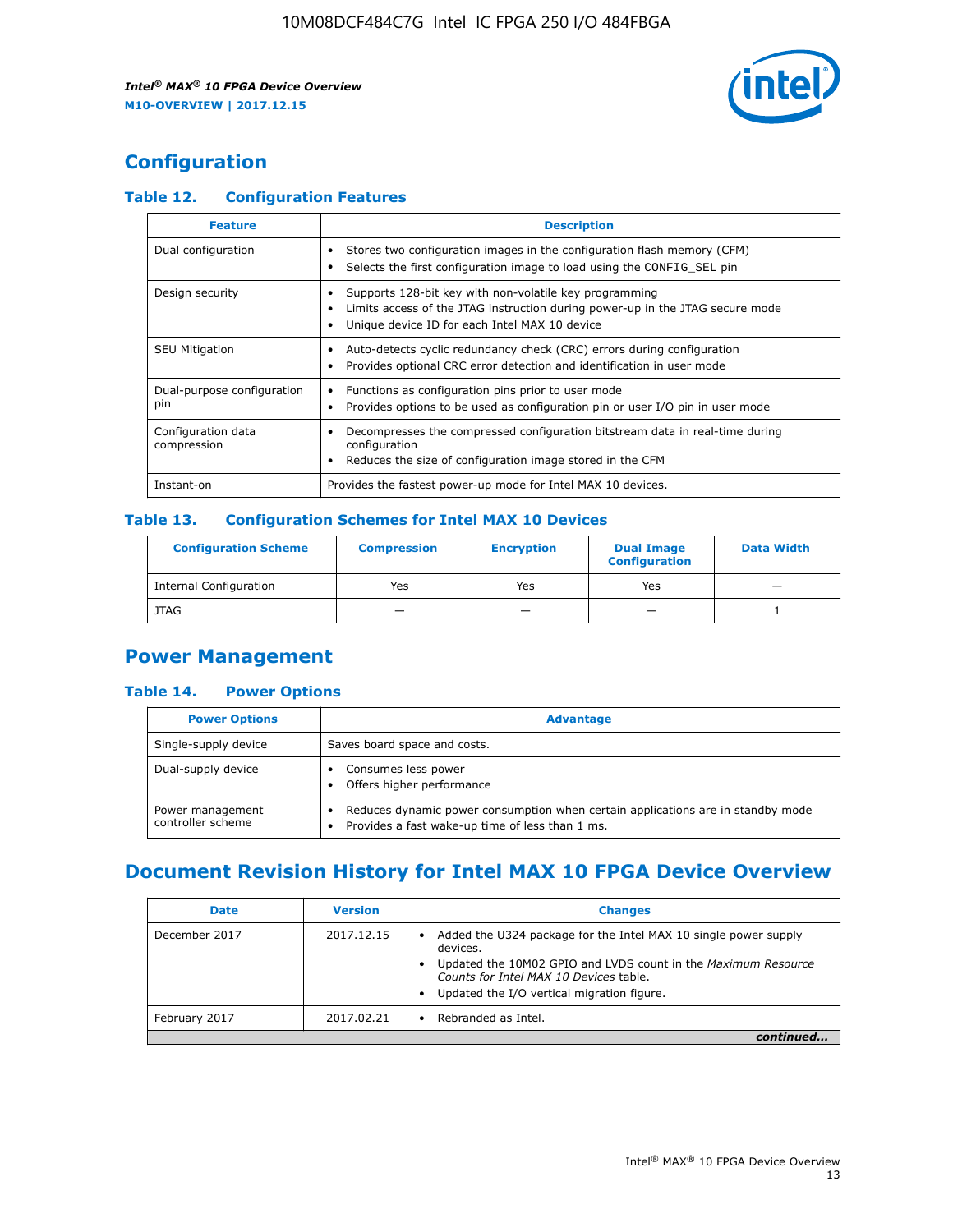

| <b>Date</b>    | <b>Version</b> | <b>Changes</b>                                                                                                                                                                                                                                                                                                                                                                                                                                                                                                                                                                                                                                                                                                                                                                                                                                                                                                                                                                                                                                                                                                                                           |
|----------------|----------------|----------------------------------------------------------------------------------------------------------------------------------------------------------------------------------------------------------------------------------------------------------------------------------------------------------------------------------------------------------------------------------------------------------------------------------------------------------------------------------------------------------------------------------------------------------------------------------------------------------------------------------------------------------------------------------------------------------------------------------------------------------------------------------------------------------------------------------------------------------------------------------------------------------------------------------------------------------------------------------------------------------------------------------------------------------------------------------------------------------------------------------------------------------|
| December 2016  | 2016.12.20     | • Updated EMIF information in the Summary of Features for Intel MAX 10<br>Devices table. EMIF is only supported in selected Intel MAX 10 device<br>density and package combinations, and for 600 Mbps performance, -6<br>device speed grade is required.<br>Updated the device ordering information to include P for leaded<br>package.                                                                                                                                                                                                                                                                                                                                                                                                                                                                                                                                                                                                                                                                                                                                                                                                                  |
| May 2016       | 2016.05.02     | Removed all preliminary marks.<br>Update the ADC sampling rate description. The ADC feature monitors<br>$\bullet$<br>single-ended external inputs with a cumulative sampling rate of 25<br>kilosamples per second to 1 MSPS in normal mode.                                                                                                                                                                                                                                                                                                                                                                                                                                                                                                                                                                                                                                                                                                                                                                                                                                                                                                              |
| November 2015  | 2015.11.02     | Removed SF feature from the device ordering information figure.<br>$\bullet$<br>Changed instances of Quartus II to Intel Quartus Prime.<br>$\bullet$                                                                                                                                                                                                                                                                                                                                                                                                                                                                                                                                                                                                                                                                                                                                                                                                                                                                                                                                                                                                     |
| May 2015       | 2015.05.04     | Added clearer descriptions for the feature options listed in the device<br>$\bullet$<br>ordering information figure.<br>Updated the maximum dedicated LVDS transmitter count of 10M02<br>$\bullet$<br>device from 10 to 9.<br>Removed the F672 package of the Intel MAX 10 10M25 device :<br>- Updated the devices I/O resources per package.<br>$-$ Updated the I/O vertical migration support.<br>- Updated the ADC vertical migration support.<br>Updated the maximum resources for 10M25 device:<br>- Maximum GPIO from 380 to 360.<br>- Maximum dedicated LVDS transmitter from 26 to 24.<br>- Maximum emulated LVDS transmitter from 181 to 171.<br>- Maximum dedicated LVDS receiver from 181 to 171.<br>Added ADC information for the E144 package of the 10M04 device.<br>$\bullet$<br>Updated the ADC vertical migration diagram to clarify that there are<br>single ADC devices with eight and 16 dual function pins.<br>Removed the note about contacting Altera for DDR3, DDR3L, DDR2,<br>and LPDDR2 external memory interface support. The Intel Quartus<br>Prime software supports these external memory interfaces from version<br>15.0. |
| December 2014  | 2014.12.15     | $\bullet$<br>Changed terms:<br>- "dual image" to "dual configuration image"<br>- "dual-image configuration" to dual configuration"<br>Added memory initialization feature for Flash and Analog devices.<br>$\bullet$<br>Added maximum data retention capacity of up to 20 years for UFM<br>$\bullet$<br>feature.<br>Added maximum operating frequency of 7.25 MHz for serial interface<br>for UFM feature.                                                                                                                                                                                                                                                                                                                                                                                                                                                                                                                                                                                                                                                                                                                                               |
| September 2014 | 2014.09.22     | Initial release.                                                                                                                                                                                                                                                                                                                                                                                                                                                                                                                                                                                                                                                                                                                                                                                                                                                                                                                                                                                                                                                                                                                                         |